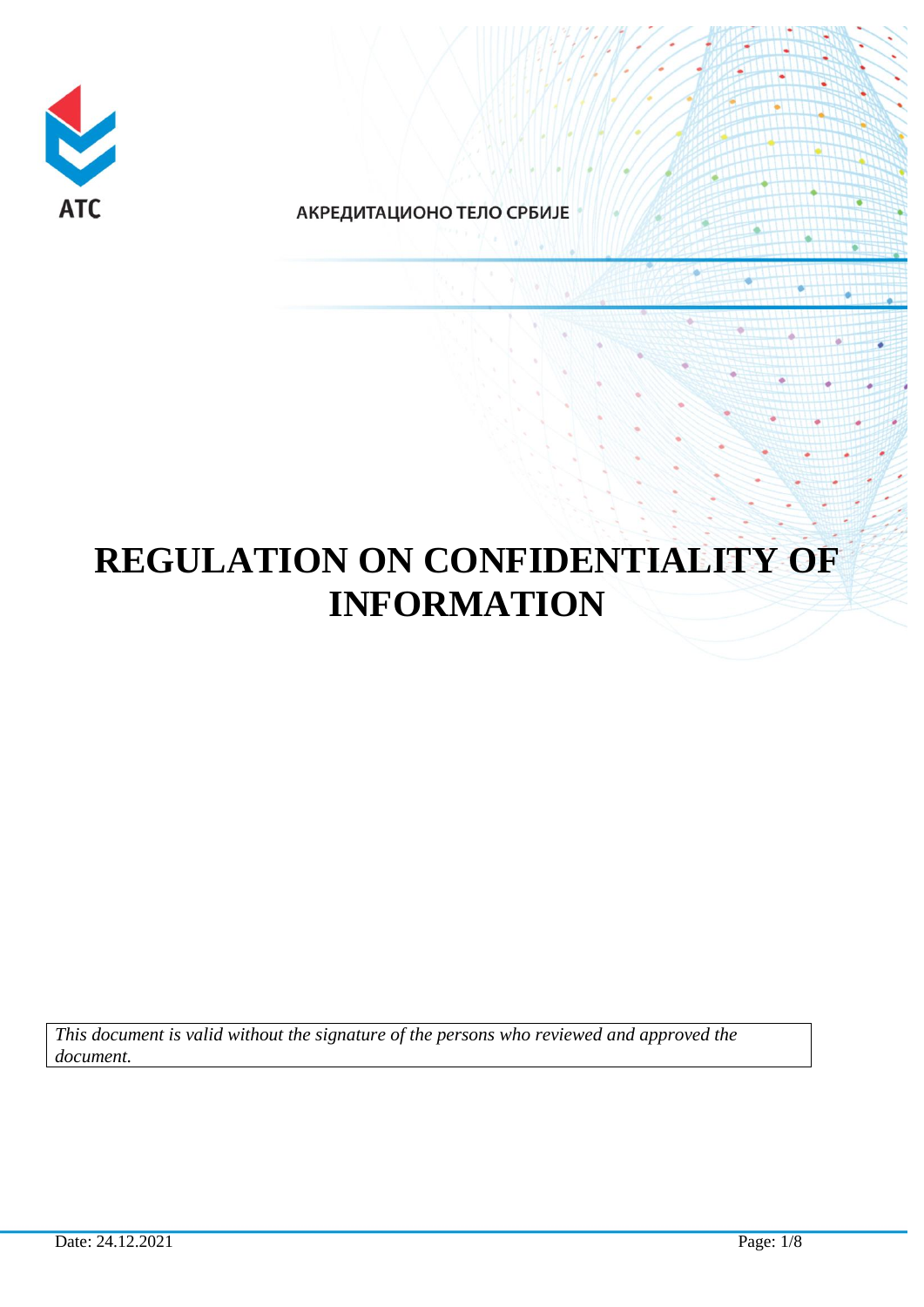#### **REGULATION ON CONFIDENTIALITY OF INFORMATION**

#### **I. GENERAL PROVISIONS**

#### **Article 1**

This Regulation determined the documents (deeds) and data (information) that the Accreditation Body of Serbia (hereinafter referred to as: ATS) considers confidential and constitutes a trade secret of ATS, and whose disclosure to unauthorized persons would be contrary to ATS business and would harm its interests and business reputation, as well as the interests and reputation of organizations which are accredited by ATS, in particular:

- manner of handling documents and data that are considered confidential,
- protection of confidentiality,
- breach of confiedntiality and responsibility.

#### **Article 2**

Confidentiality is ensured by members of the ATS Management and Supervisory Board, Accreditation Council, ATS director, members of the ATS Committee, ATS employees, as well as other persons which based on a legal relationship, work with ATS (outsourced security arrangements) and who have in any way found out about the documents, deeds or information that are confidential. The duty to maintain confidentiality shall continue even after the termination of the mandate of the member of the body referred to in the previous paragraph of this Article and the termination of employment of the employee in ATS.

Persons referred to in paragraph 1 of this Article are obliged to get acquainted with this Regulation and give an irrevocable statement about it by signing the statement which is an integral part of this Regulation – *Confidentiality Statement*.

#### **II. CONFIDENTIAL INFORMATION GENERATED DURING THE ACCREDITATION PROCEDURE OF THE CONFORMITY ASSESSMENT BODY**

#### **Article 3**

ATS is responsible for managing all information obtained or generated during the accreditation process. The Accreditation Contract (*ATS-PR11-O07)*, which ATS concludes with conformity assessment body (hereinafter referred to as: the CAB), defines the obligation to maintain the confidentiality of information from the accreditation process.

ATS is responsible for informing CAB in advance about the information it intends to release to the public. All other information obtained during the accreditation process, excluding those made publicly available by the CAB or those subject to the contract between ATS and the CAB (e.g. for the purpose of responding to complaints), is considered property and is treated as confidential.

When ATS is required by the law to disclose confidential information, then ATS is required to notify the CAB of the information provided, unless prohibited by law.

Information on the CAB obtained from sources that are not the CAB (e.g. complaint, regulatory bodies) is treated as confidential between ATS and the CAB. The identity of the provider (source) of this information is considered confidential by ATS and shall not be provided by the CAB unless the source agrees.

ATS staff, including all members of committees, contractors, staff of external bodies, or individuals working on behalf of ATS, are obliged to keep confidential all information obtained or generated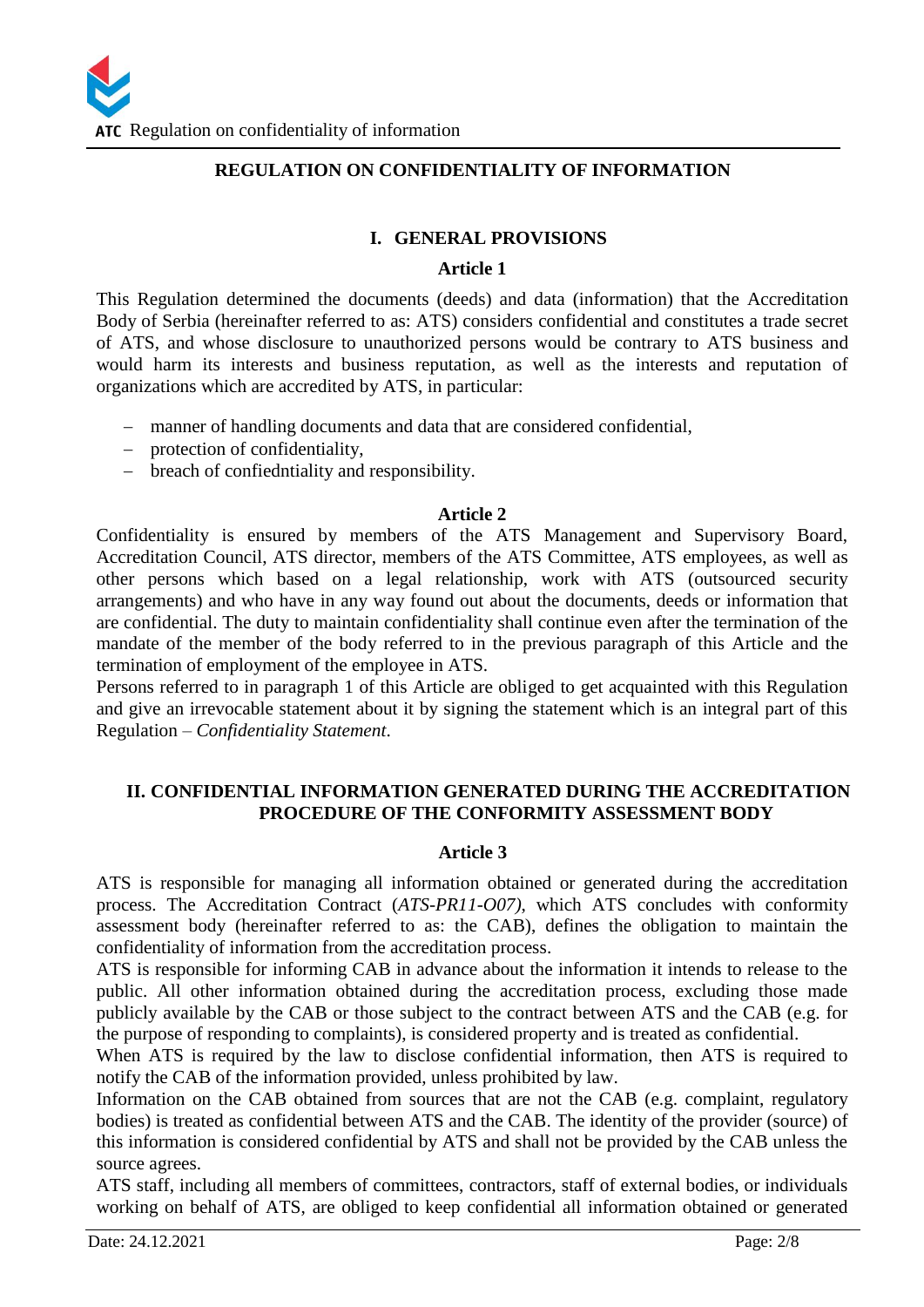during the performance of accreditation activities, unless otherwise required by law.

# **III. PUBLICLY AVAILABLE INFORMATION**

#### **Article 4**

ATS on its website [www.ats.rs](www.ats.rs%20) makes publicly available and publishes all relevant information about its work and the accreditation process.

Also, ATS is present on social networks: [https://twitter.com;](https://twitter.com/ATS_Serbia) [https://www.linkedin.com;](https://www.linkedin.com/) [https://www.youtube.com](https://www.youtube.com/)

Publicly available information on ATS referes to: information on the authority under which ATS operates; description of ATS rights and obligations; general information on the means by which ATS provides financial support; information on other ATS activities (trainings, seminars, meetings, etc.); information on the international arrangements and recognition in which ATS is involved.

Publicly available information on the accreditation process includes information on accreditation schemes, information on the assessment process and accreditation. ATS has published on its webiste <https://www.ats.rs/en/documents> published relevant documents for accreditation, accreditation fees, Rules of Accreditation (which defined the rights and obligations of conformity assessment bodies), the procedure for resolution of complaints and appeals (defining the submission and resolving of complaints and appeals), Rules for the use of accreditation symbols, Rules for the Use of Accreditation symbols, text reference to accreditation and ATS status as signatory to the EA MLA, ILAC MRA and IAF MLA agreement and other relevant documents and forms relevant to the procedure of accreditation.

# **Article 5**

In accordance with the Law on acceditaton, АТS:

-keeps a public register of accredited CABs;

-keeps a public register of externally technical experts according to the field of accreditation and experts engaged in the accreditation decision-making process respecting the principles of personal data protection regulation.

# **IV. DOCUMENTS AND DATA WHICH ARE CONFIDENTIAL**

# **Article 6**

In addition to the document and data specified in Article 5 of this Regulation, deeds and data mentioned to ATS as confidential by the compethent authority shall also be considered confidential, i.e. a person of another company, institution, etc, shall be considered confidential, provided that the person has warned ATS about the secrecy of data.

The documents and data from the previous paragraph shall be handled in accordance with the provisions of this Regulation.

# **V. MANNER OF HANDLING CONFIDENTIAL DOCUMENTS AND DATA**

# **Article 7**

АТS is responsible for the protection and security of documents (whether in paper or electronic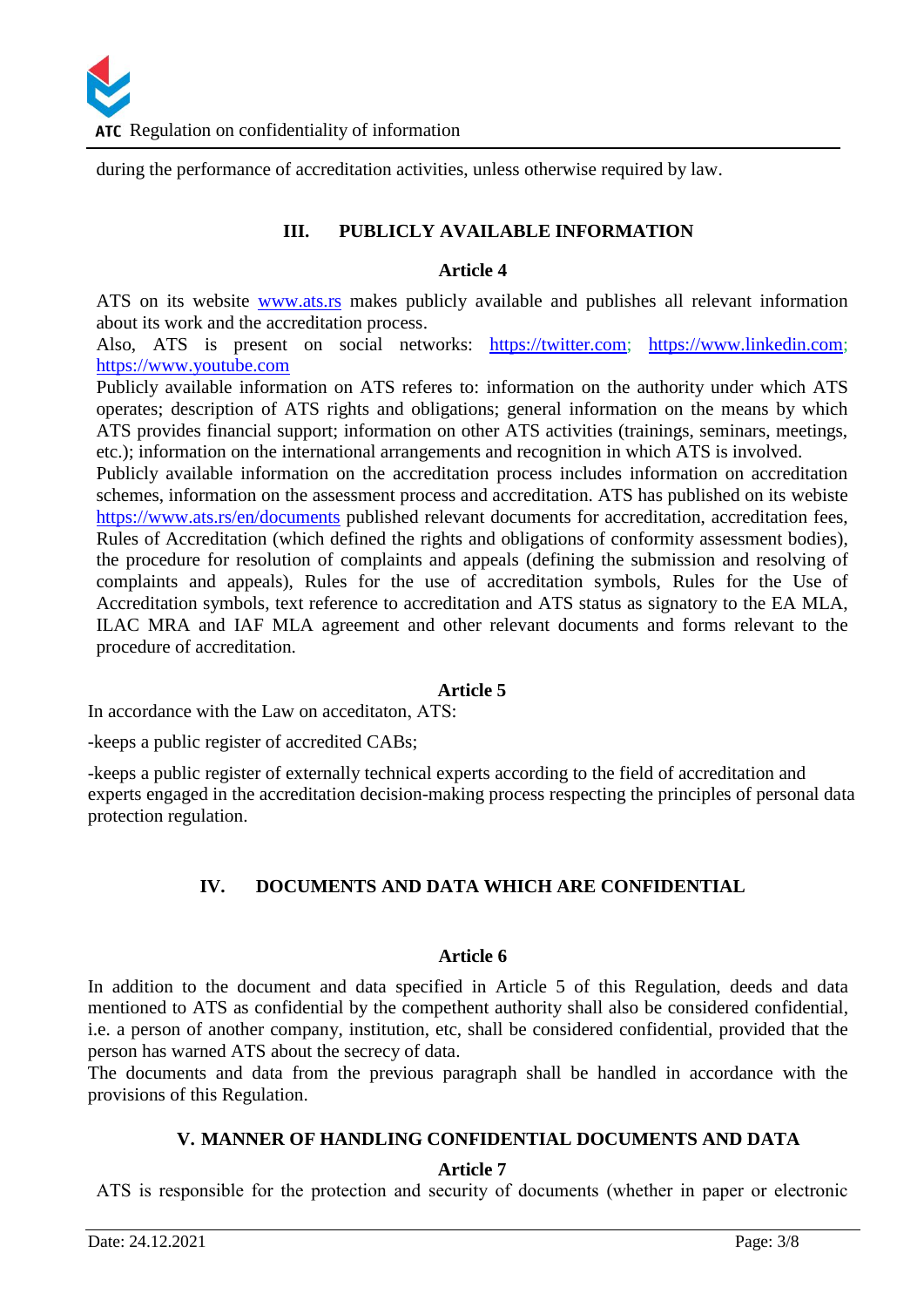form).

Documents, deeds and data declared in accordance with Article 5, paragraph 2, point 1 of this Regulation, i.e. determined as a trade secret, shall be marked ''CONFIDENTIAL'' in the upper right corner, recorded in a special book, specially archived and stored in locked metal cabinets.

Marking of documents, deeds and data from the previous paragraph, their storage and archiving is performed by the responsible person, under the special authorization of the director of ATS (hereinafter referred to as: the responsible person).

The responsible person shall open the post referred to in Article 6, paragraph 1 of this Regulation, recording, acting, keeping and archiving the acts referred to in Article 6, paragraph 1 of this Regulation, in the manner prescribed by the provisions of this Regulation.

Documents in electronic form are kept confidential, and their protection is ensured by using access codes.

#### **Article 8**

Employees who handle documents, deeds and data determined by this Regulation as confidential. i.e. a trade secret, are obliged to keep them in a safe place and may not give them unauthorized access or use, or make any statements regarding these documents, deeds and data.

Confidential documents are kept in such a way as to ensure secrecy, in metal cabinets, tables and cabinets if they are provided with special security locks, and can be kept on employees' desks only while they are used at work. Documents in electronic form are stored on computers protected by appropriate codes.

# **Article 9**

Employees who work on designing, drafting, entering text and duplicating documents, deeds and data that are confidential, are obliged to destroy traces of the concept, i.e. to keep papers in a safe way, i.e. to protect the programme (document) on the computer and other material that could reveal the content of these documents and/or deeds.

Documents marked as confidential shall be reproduced in the number of copies determined by the director of ATS.

It is forbidden to reproduce materials marked as confidential in a large number of copies as specified. The original copy of the document marked as confidential shall indicate the number of copies of such material.

The reproduced material from the previous paragraph of this article is numbered with numbers from 1, including the last number of copies.

On the materials marked as confidential, a stamp is placed with the inscription: ''After use, return to the place of storage''.

# **Article 10**

An ATS employee who uses a document marked as confidential may not copy or otherwise reproduce such material, nor allow other persons to use it.

It is not allowed to have telephone conversations revealing the data that are the subject of confidential mail from Article 4, paragraph 1.

It is not allowed to use data that are the subject of confidential mail for personal purposes (for unofficial notes, magazines, publishing in the press, lectures, etc.).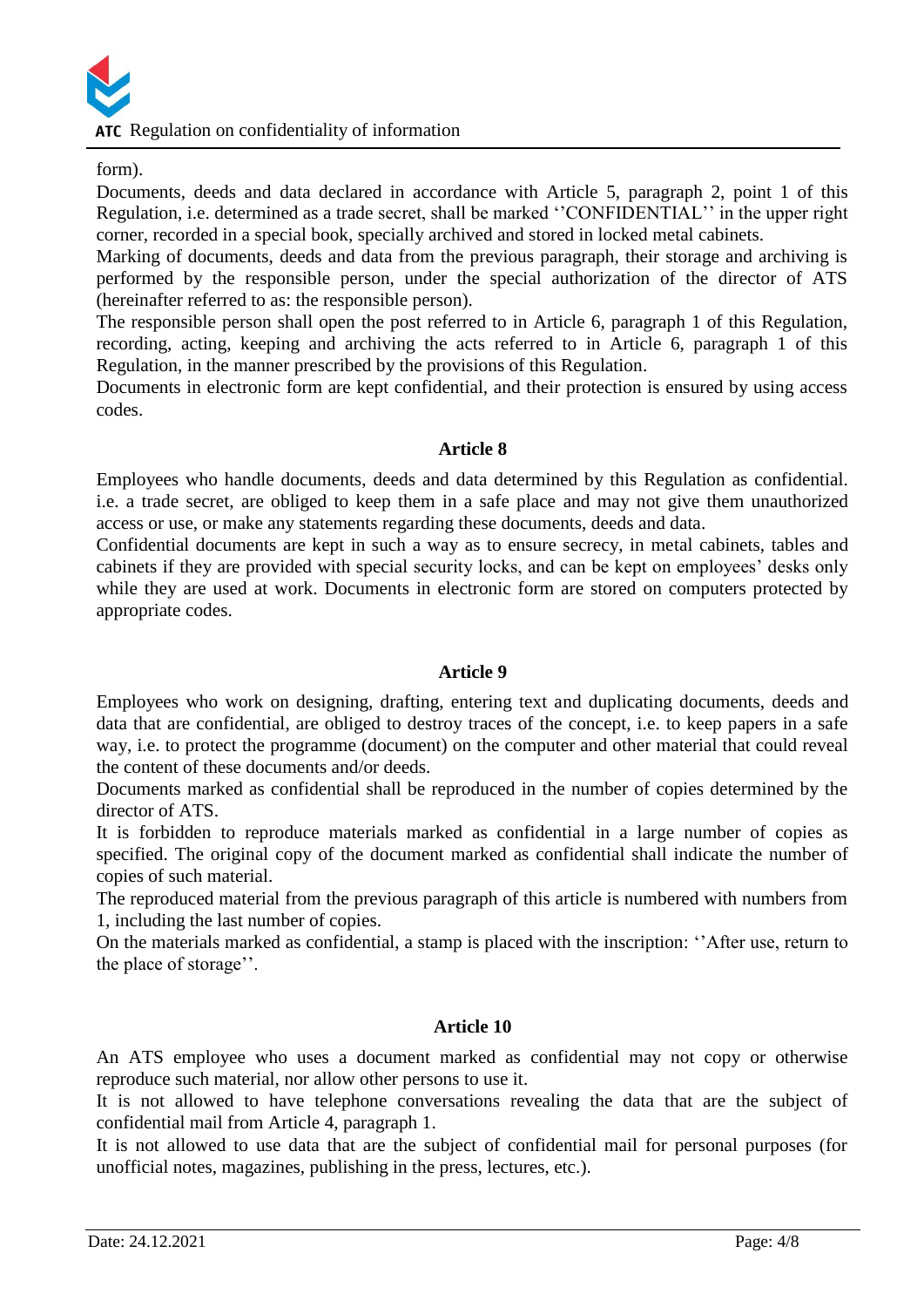# **Article 11**

In case of disclosure or disappearance of a confidential document, deeds or data, the responsible person is obliged to immediately, without delay, inform the director of ATS, in order to take the necessary actions to eliminate harmful consequences and determine the circumstances under which the discovery or disappearance of confidential documents, deeds and data.

The responsible person shall keep special records on discovered or missing documents, papers and data that are confidential.

# **VI. PROTECTION OF CONFIDENTIALITY**

# **Article 12**

The director of ATS may, in order to protect the confidentiality of ATS information and data, as well as the information received by ATS in the accreditation process, take activities and actions that enable protection of confidentiality.

Actions from the previous paragraph can be legal (adoption of general and individual acts concerning the protection of confidentiality, as well as taking sanctions provided for in the employment contract, for violating them) technical (controlled use of telephone, etc.), organizational (physical separation of premises in which there is a flow and storage of confidential documents and information) and other actions.

In order to preserve the confidentiality and security of information, ATS has issued the Guidefor the cloud (forwarding the documentation of the CAB assessment team), the Guide for webmail (electronic communication), the Guide for use of the Webex platform and the Guide for the implementation of AKREDIS.

# **Article 13**

Documents and information determined by this Regulation as confidential may be disclosed to third parties:

- director of ATS.
- other employees by special written authorization of the ATS director.

When disclosing data and getting acquainted with documents or papers that are confidential, the persons referred to in the previous paragraph of this Article shall emphasize that these data or documents and papers are determined as confidential and warn persons to whom they are notified of the obligation to protect confidentiality and liability in case of breach.

# **Article 14**

Reporducing, transcribing, copying and compilation of excerpts from documents, deeds and confidential data may be done only with the prior written consent of the director of ATS.

#### **Article 15**

On the disclouse of documents, deeds and data that are confidential, and which are recorded as such in terms of Article 5 of this Regulation, third parties shall keep special records, which contain:

- name and function of the person, i.e. the name of the body to which confidential data, documents and deeds have been communicated or given,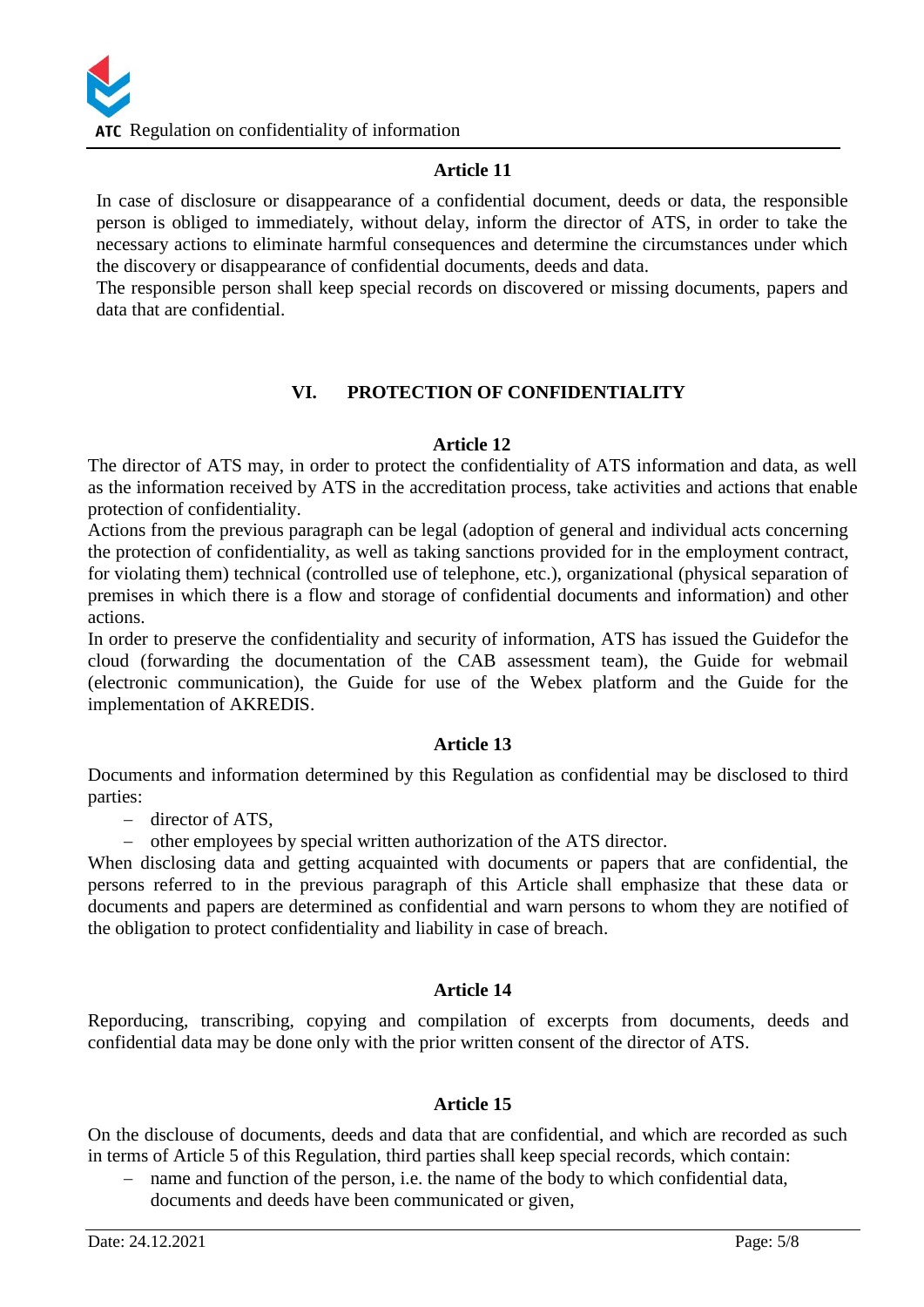

ATC Regulation on confidentiality of information

- what data, documents and papers have been communicated and to what extent,
- when and for what purpose they were announced.

# **VII. BREACH OF CONFIDENTIALITY AND RESPONSIBILITY**

#### **Article 16**

A breach of confidentiality is considered as the following:

- 1. Any handling of documents, deeds and data determined as confidential to ATS, which is contrary to this Regulation
- 2. Unauthorized disclosure, turn over or otherwise making available documents, deeds and data that are confidential and represent a trade secret of ATS.
- 3. Obtaining data, documents and papers that are confidential and represent a trade secret of ATS, with the intention of handling over to an unauthorized person.

#### **Article 17**

Communication is not considered as a breach of confidentiality:

- 1. At the sessions of the ATS Management and Supervisory Board, the sessions of the Accreditation Council and the ATS Committee, if such communication is necessary for the performance of tasks within the scope of these bodies and working bodies, provided that those present are warned that these documents, deeds and data, shall be considered as a trade secret, with the duty to keep it.
- 2. Competent supervisory bodies of ATS, inspection bodies, investigative and judical bodies, at their request, when the given data shall or can be communicated based on the laws, regulations or auhorizations arising from the functions performed by that person, or the position of that person;
- 3. When reporting a criminal offense, economic offense or misdemeanor to the competent authority.

# **VIII. TRANSITIONAL AND FINAL PROVISIONS**

#### **Article 18**

The director, deputy director, assistant directors and head of ATS departments should acquaint ATS employees with this Regulation, especially those who handle deeds, documents and data that are confidential and represent a trade secret, or may in any way come into contact with such documents, deeds and data, as well as to ensure consistent application of this Regulation, and in case of violation of its provisions, to immediately take appropriate actions, provided by general acts of ATS. Other ATS employees are informed about this Regulation by publishing it on the ATS bulletin board.

#### **Article 19**

Amendments to this Regulation shall be made in accordance with the procedure provided for its adoption.

#### **Article 20**

This Regulation shall enter into force on the eighth day from the day of its publication on the ATS bulletin board.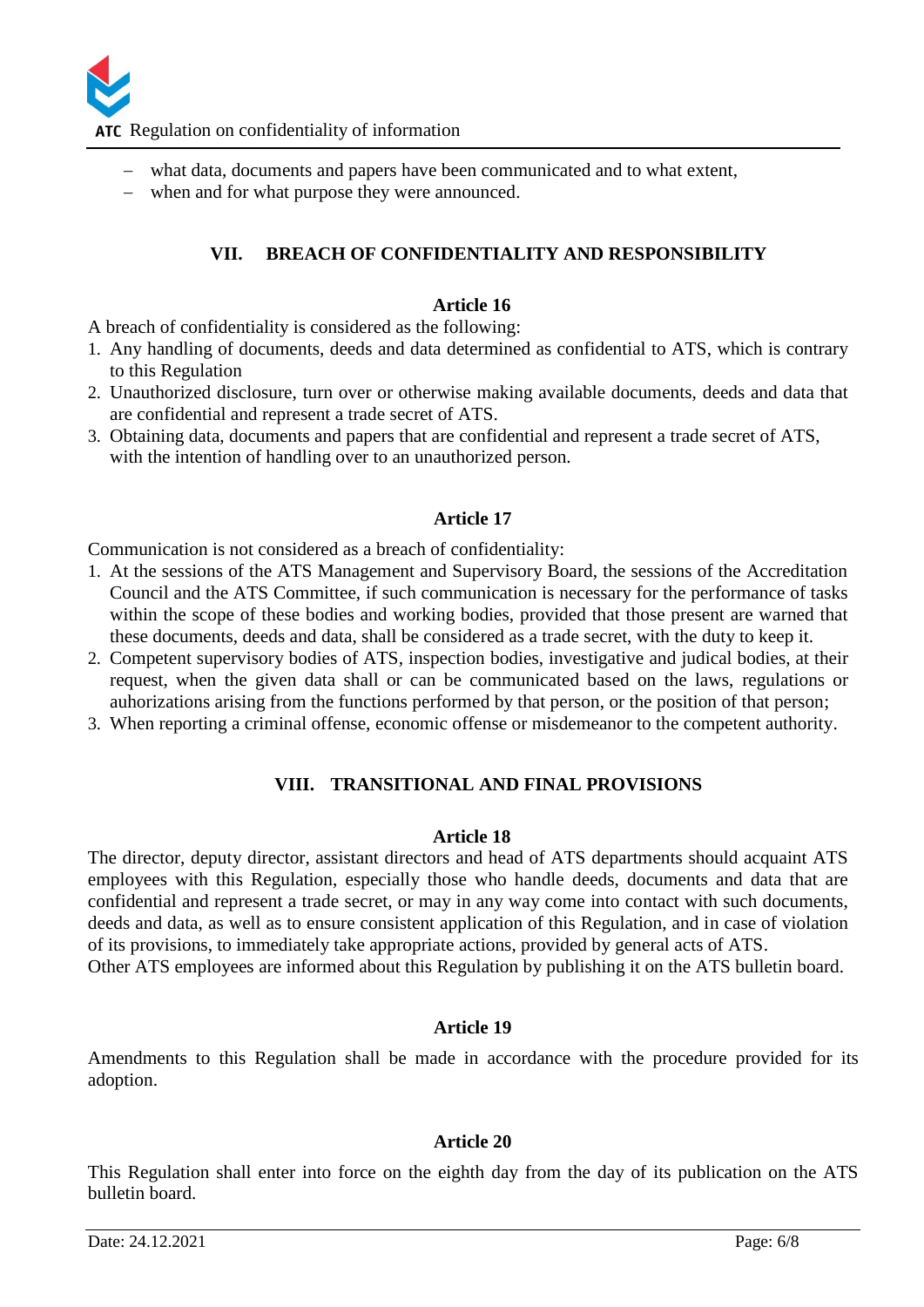On the day this Regulation enters into force, the Regulation of Confidentiality of 18<sup>th</sup> September, 2007 shall cease to be valid.